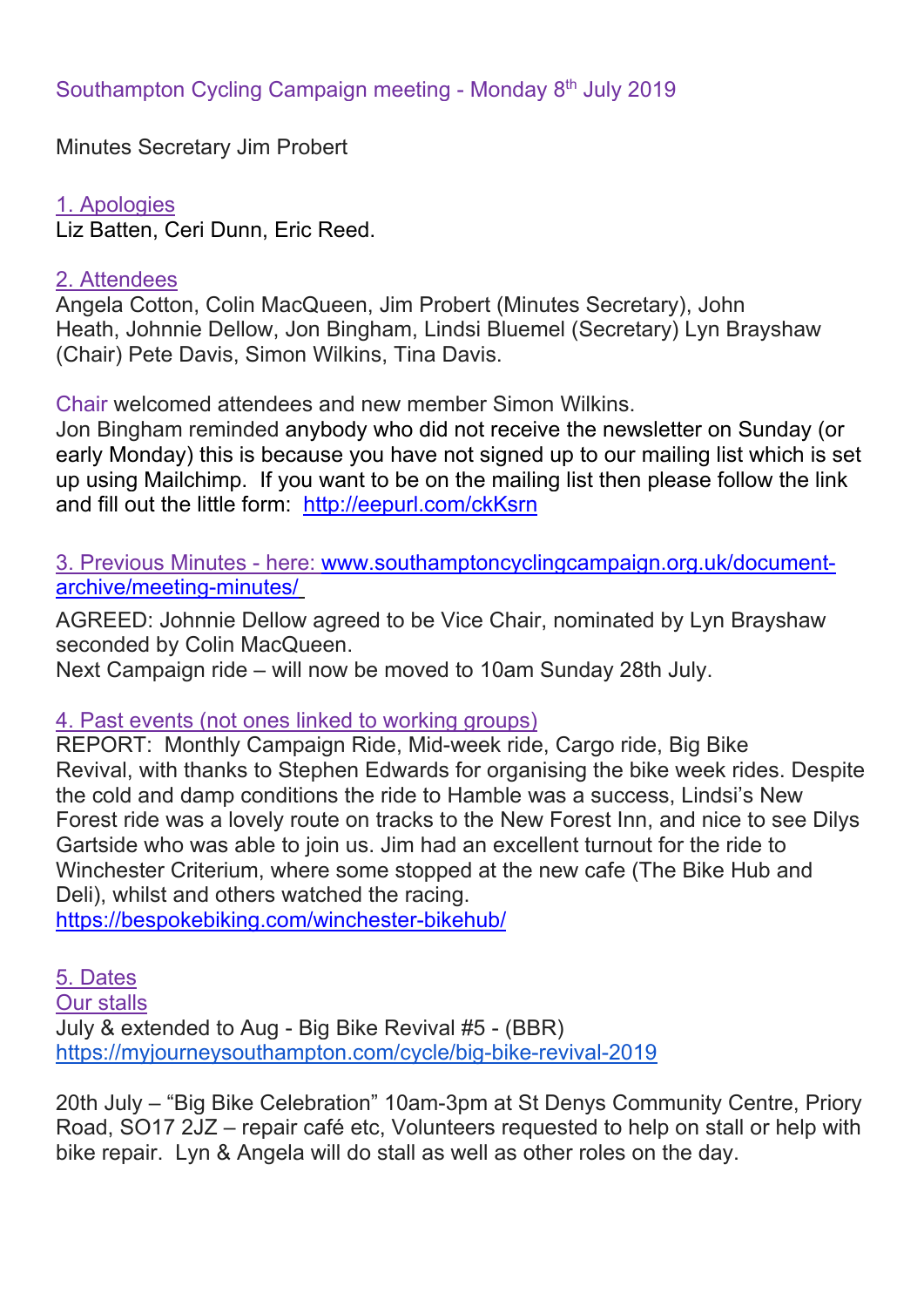21st July - Let's Ride - Dilys & Jim will be leading feeder rides from Eastleigh and North Baddesley respectively, with pick-ups on route. Participants will get a flyer for a "Freebie" (bell etc). Lyn will lead "cargo" (slow) ride following Jim's from St James park, Shirley. Other ride leaders available?

We will picnic at 1pm at memorial in Queen's park (by BBR stall etc) – Lyn, Lindsi, Angela, and more.

## Our rides

Next Campaign ride – usually 10am on 3<sup>rd</sup> Sunday, but 4th Sunday this month as clash with Let's Ride. www.southamptoncyclingcampaign.org.uk/ride/rides/

21st Sept – Gosport cycling event – ride there possibly with Lindsi.

Our meetings always 2<sup>nd</sup> Mon except Aug)

12th Aug - no meeting, but BBQ at Lindsi's

9th Sept - monthly meeting - 7.30-8.30 with Wade Holmes (SCC Transport Delivery Team Leader) – we'll give list in advance of what we want to discuss, including "Better Streets"/inclusive campaign/social media etc.

Film showing - Motherload tbc

Other meetings/events

Next Council/Green Charter council meeting – full council on 17th – Green Charter needs to mean something.

Next Cycle Forum - Tues 9th July 6.30pm – a number of campaign members will be going, but go as individuals or member of other group, so mt not dominated by us. Transition/FoE Barn Dance – Oct 12th

www.facebook.com/events/600967006977972/

6. Working groups – opinions needed (alphabetical order) - Location then nonlocation

Wade Holmes (SCC Transport Delivery Team Leader) says:

Four Design Hubs coming up (where working group get to see plans) – but has to show Cllr Jacqui R first. Botley Rd (?), Ave from Lodge Rd north, near Stoneham Lane, Portswood Rd – BIG scheme – 3 bus gates where cameras used to fine £30.

--- Bitterne Triangle - Lindsi (Coordinator), Lyn, Angela, Liz.

ACTION: Lindsi responding to plans showing Stage 1 of scheme - shared cycle path to be built on south side of Cobden Bridge between toucan crossing and Whitworth Road.

--- Bursledon Rd A3024 – Lindsi (C), Eric, Lyn, Liz.

- --- Central Railway Bridge Stephen E (C), Jim, Hugh, Sue.
- --- Central Station South Forecourt Johnnie (C), Lyn, Lindsi, Liz.
- --- City centre Lindsi (C), Stephen E, Hugh Sue, Liz.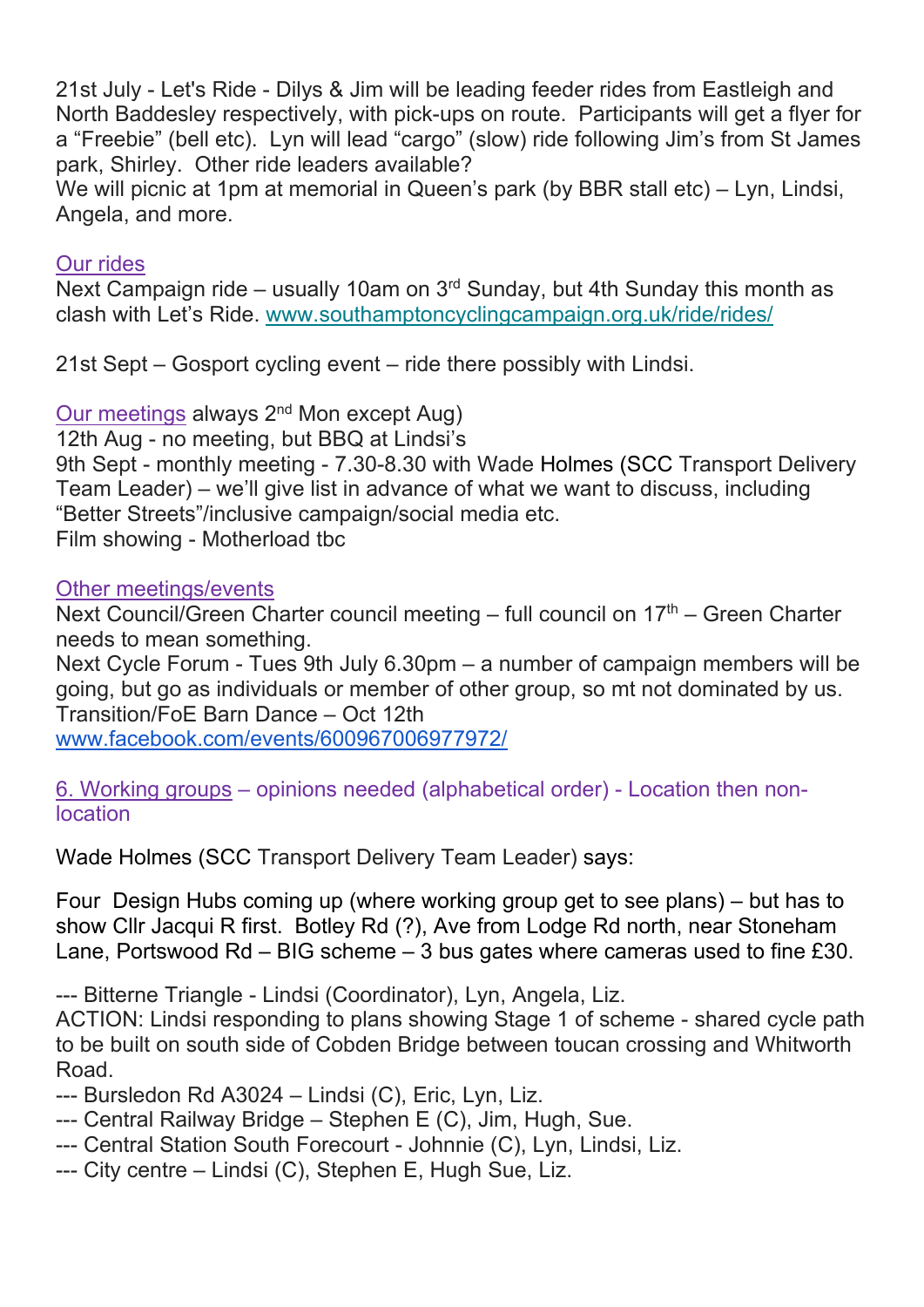--- Eling – John H (C), others when necessary.

--- Ipley Cross – Eric reports back from HCC mts (attends as Sustrans rep). ACTION: David Thomas made some videos, of cars not stopping at stop signs. Lyn to ask David who he's sent videos to. He has sent to Police.

--- Lordswood Lane - John H (C) others when necessary.

--- Portswood & south to centre & north to Swaythling/Stoneham Lane) - Angela (C), Lyn, Liz, Ceri. ACTION: Angela to reply about speed bumps. Query city boundary at Cycle Forum if can.

--- Salisbury Rd – Pete & Tina (C), Lindsi, Stephen E, John H.

ACTION: Concern by Pete of the stopping up of Salisbury Road – Pete to follow up. --- Stoneham Lane, Eastleigh - Lyn (C), Liz, Angela.

--- The Avenue & Lover's Walk– Lyn (C), Ceri, Johnnie, Colin, Hugh, Pete, Tina, Stephen E.

Wade says:

a) Route was opened as chief exec goes past on bus every day and wanted it open, even though a few bits still to do.

b) Behind bus stop where arrows and lines expect 2 right-angled turns – to do. (update – now done)

c) Yellow lines going in outside Catholic church. There are limited yellow-linemachines, but in queue for it. (update – now done)

d) Report illegal parking here:

https://my.southampton.gov.uk/AchieveForms/?mode=fill&consentMessage=yes&for m\_uri=sandbox-publish://AF-Process-4bc02d3c-8bdb-4ac4-95d8-cbee4907560f/AF-Stage-eafe37fb-34ab-454c-9557-

1a81f946d7c8/definition.json&process=1&process\_uri=sandbox-processes://AF-Process-4bc02d3c-8bdb-4ac4-95d8-cbee4907560f&process\_id=AF-Process-4bc02d3c-8bdb-4ac4-95d8-cbee4907560f

e) Street sweeper has been down 6 times.

--- Quayside Rd –Lindsi (C), Eric, Liz, (Stuart).

--- Western Approach - Southampton Cycle Network Route 1 (SCN1) Jim (C), John, Pete, Tina, Hugh, Jon, Liz, Colin.

Wade says:

a) Bad cyclist accident- no info yet. Saw on-line that it was at a junction not in a cycle lane, but doesn't know. Have checked no wands are broken.

b) There are now concrete blocks where the transporter was unloading. Report illegal parking as above.

ACTION: Jim/Jon re parking in front of Millbrook station. Jon wants an assessment of the route, so gathering evidence of how users use this route (using web cam), then reporting back to the working group, so they can feed back a list of things that can be improved to Wade.

ACTION: Southampton Council want views on this route, online survey at www.isurvey.soton.ac.uk/32731

--- Mapping & Signage – Angela & Johnnie (C), Lyn, Lindsi, Jim, Stephen E, Eleanor, Eric, Tina.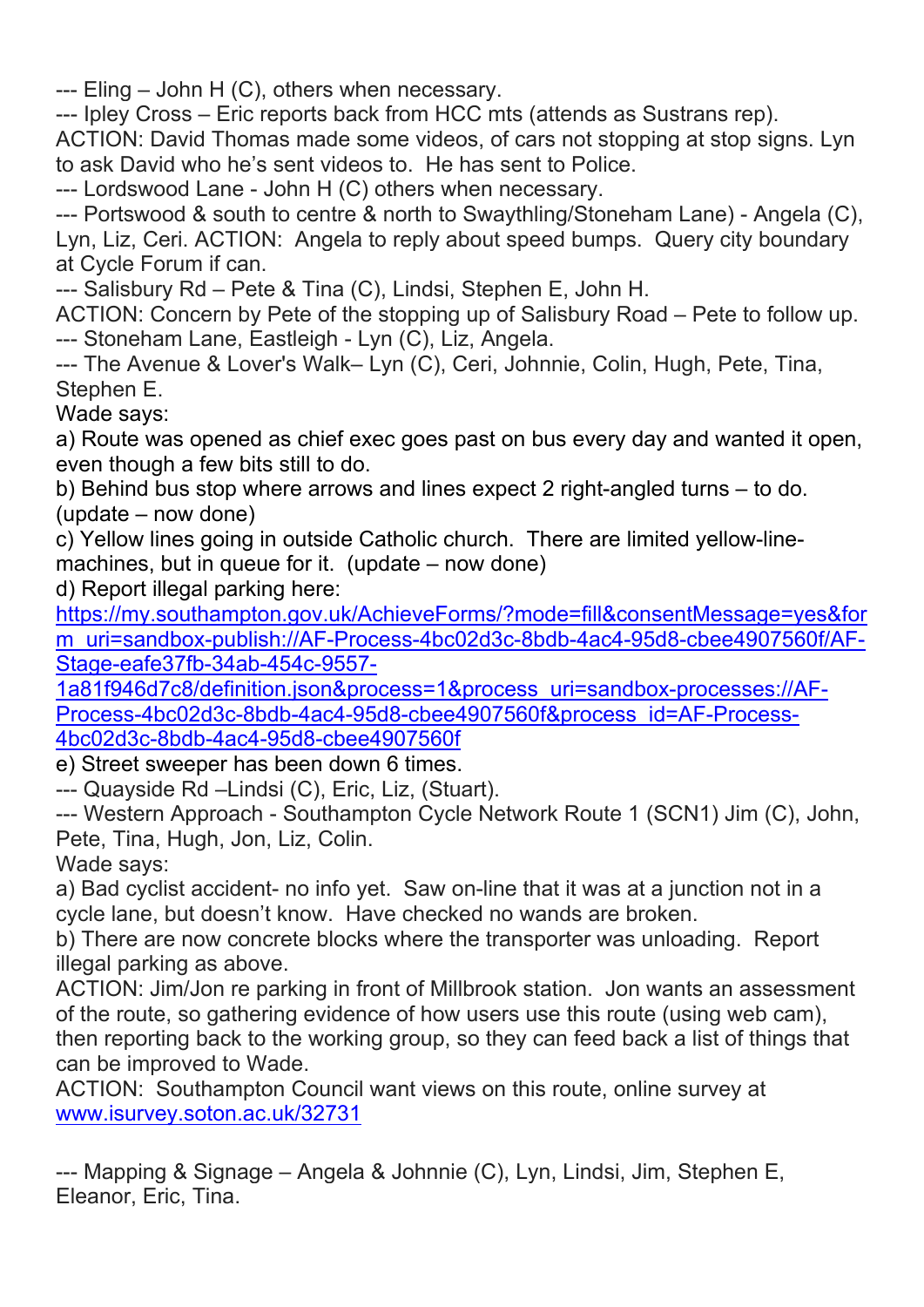ACTION: Share cycle routes on the website using plot a route

--- Traffic Orders: Lindsi (C), John, Hugh & Eleanor.

ACTION: We will object as group & individually about the proposed decrease in cost of parking (due to under-used car parks). Need to make buses cheaper than parking. Take car parking off roads (eg London rd) and into car parks instead.

ACTION: Jim to check about objecting to making Lordshill cycle paths shared use.

7. Updates

a) Jim Bluemel sorting out website (& leads & tablet). Thanks Jim!

b) How to get working group updates on web page – tbc.

c) Input to newsletters / comments on newsletters – ask for working groups to write summaries.

d) Speakers/films - Motherland/EV discussion – anyone else want to organise?

e) Settings on autistic – should arrive as an email, but maybe email provider makes it an attachment.

f) Car-free days. SCC not doing as Let's Ride event and closure of roads at some schools.

g) Cycle stand parking request – got less than 10 suggestions so submitting. Also need to be fixed in ground firmly.

h) Uni research – Jim looked at photos of good, bad and average cycle surfaces around the university campus. A second invite at 3pm on Friday 19th July to road test an ebike on these surfaces, Jim to attend.

i) Driver education at 3rd Ave/The Ave. Jon to keep filming on his route to work.

j) Affiliate membership of Cycling UK:

Adult individual £46.50, Student with NUS card £22, Senior £29.50, Household £72 (2 adults plus children).

Individual Affiliate Membership (Affiliated to a group) £25.00 – no magazines or legal advice included. Get code from Sue. (Can cancel magazine on other memberships). Lyn to contact Ruth Maggenis for clarification of what the cover affiliate membership gives.

## 8. AOB

--- Take a photo - check ok with all - done.

a) For background see these links about Waltham Forest Cycling Campaign & Mini Holland

links: https://wesupportmh.wordpress.com/ & www.facebook.com/wfminiholland/?r ef=br\_rs www.wfcycling.org.uk www.facebook.com/WFcycling & https://twitter.com /wfcycling

Having had an inspiring talk last month, we need to be realistic about what we can achieve and maybe make a list of easy and inexpensive suggestions for which there is no counter argument and which would benefit cyclists across the city. We will discuss with Wade in Sept. eg contraflows in the city centre or two-way for cyclists -